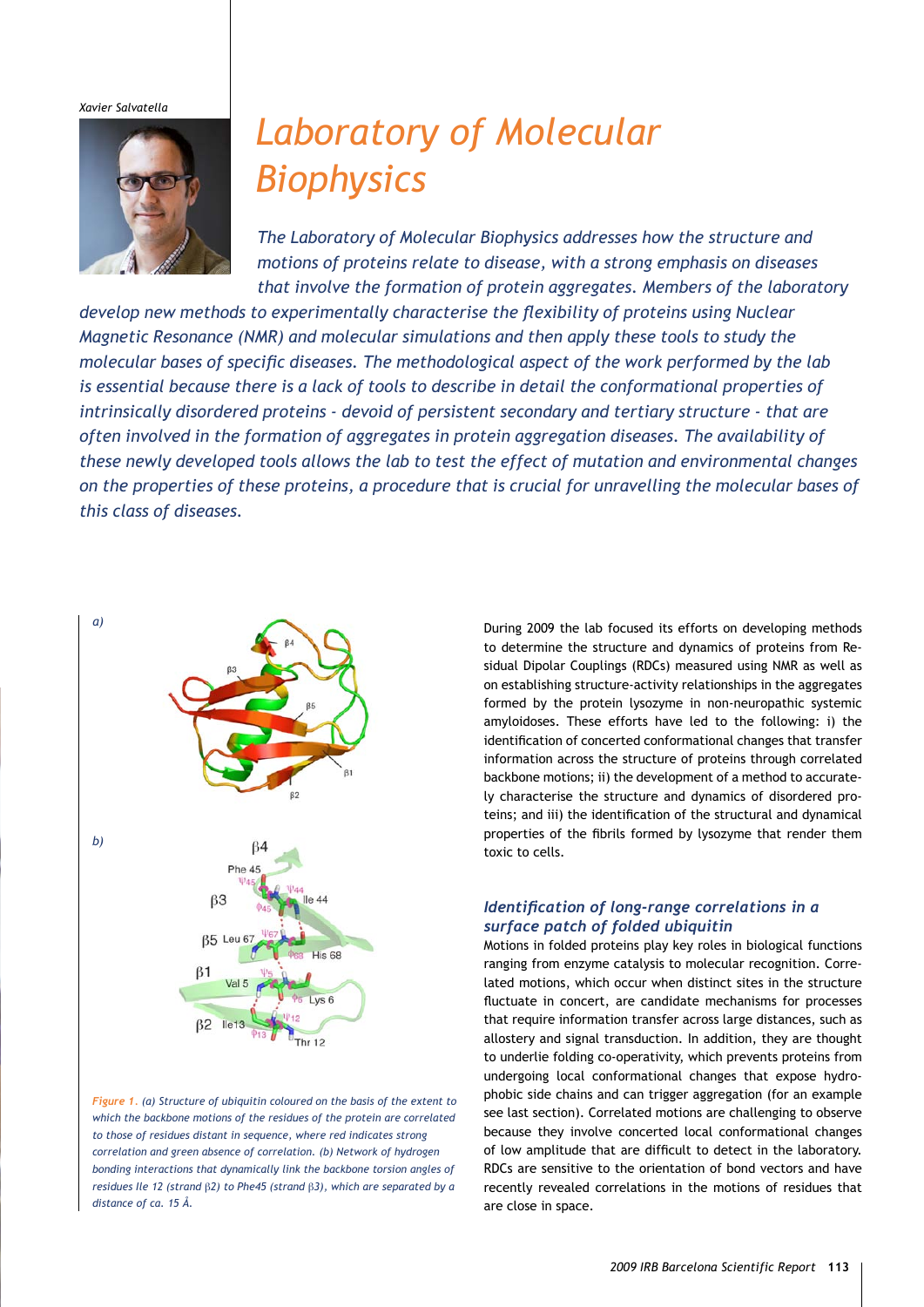To study the presence of long-range correlated motions in the backbone of ubiquitin, the laboratory has determined, in collaboration with Christian Griesinger's group at the Max Planck Institute for Biophysical Chemistry in Göttingen (Germany), an ensemble of conformations, named ERNST (ensemble refinement for native proteins using a single alignment tensor), which represents the structure and the sub-ms dynamics of the protein in solution. ERNST was obtained by using ensemble simulations restrained by 36 sets of RDCs and its quality is illustrated by its agreement with independently measured NMR parameters that are sensitive to backbone motions. The average structure of ERNST is also consistent with the static X-ray and the average NMR structures of ubiquitin. Moreover, a structural comparison of the ensemble members with a variety of bound conformations of ubiquitin confirmed the recent finding that conformational selection is the most likely mechanism by which this protein recognises its binding partners. Most importantly, ERNST cross-validates well against cross-correlated relaxation rates and trans-hydrogen bond scalar couplings. These NMR parameters are optimal for the analysis of correlated motions because they average on the same timescale as RDCs; however, unlike RDCs, they are sensitive to the relative motions of two distinct sites of the structure. The back-calculated values of cross-correlated relaxation and trans-hydrogen bond scalar couplings from ERNST are in better agreement with experimental data than those computed from the static X-ray structure, the average NMR structure and from other dynamic ensembles.

Using ERNST, the lab has identified and characterised, for the first time, correlations in the motions of residues separated by up to 15 Å (Figure 1) and has shown that they result from concerted conformational changes mediated by the hydrogen bonding network of the protein ubiquitin as well as by steric clashes. This novel collective motion spans four β-strands of ubiquitin and dynamically links residues that form a surface patch recognised by ubiquitin binding domains (UBDs) in ubiquitination, a post-translational modification that controls endocytosis, DNA repair and protein degradation. These results provide a detailed description of the mechanism by which conformational selection operates in molecular recognition and illustrate that the analysis of NMR parameters sensitive to correlated motions is a powerful approach to characterise information transfer in biology. In addition, our findings reveal the mechanism re-



#### *Research Group Members*

*Group Leader: Xavier Salvatella Postdoctoral Fellows: Santiago Esteban, Robert Fenwick, Maria Francesca Mossuto PhD Student: Eva De Mol*

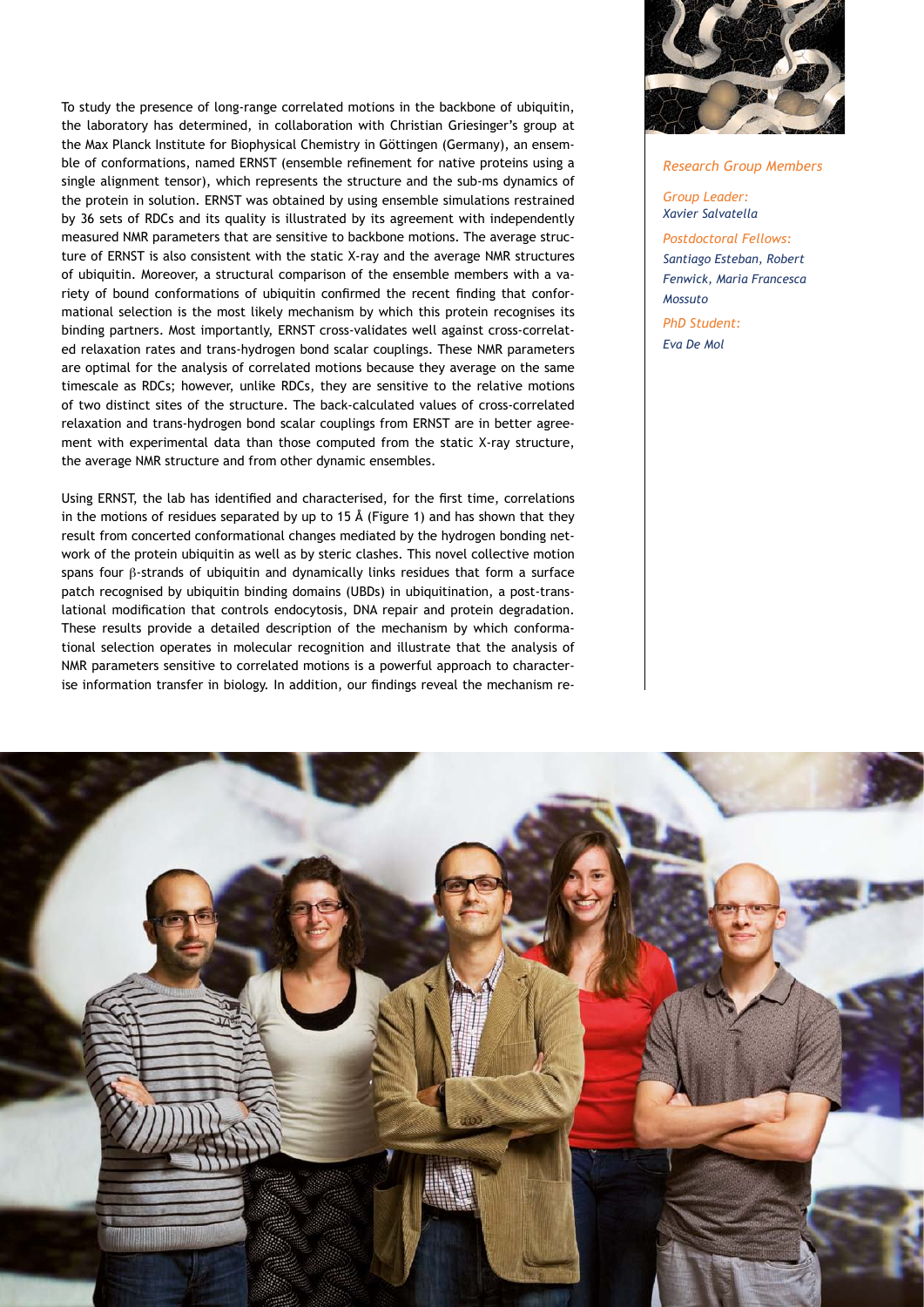sponsible for folding co-operativity and are therefore relevant for our understanding of the origin of amyloidosis, as this disease is often triggered by mutations or environmental changes that lead to local unfolding and to the formation of potentially cytotoxic protein aggregates (for an example see last section).

### *Refinement of ensembles describing unstructured proteins*

As shown in the characterisation of the dynamics of folded ubiquitin presented in previous section, RDCs are unique probes of the structural and dynamical properties of biomolecules in the sub-ms time scale and can be used as restraints in ensemble molecular dynamics simulations to study the relationship between macromolecular motion and biological function. Until now, however, this powerful strategy was applicable only to molecules that do not undergo shape changes in the timescale sampled



*Figure 2. (a) Illustration of how the ERIDU algorithm corrects the conformation of three representative members of the SCM. (b) Contact map of the refined ensemble, where pairs of residues are coloured on the basis of the fraction of ensemble members where the Cα atoms are closer than 10 Å and where the mid-range inter-residue interactions detected using alternative techniques have been highlighted in green.*

by RDCs, such as folded ubiquitin, thus preventing the study of key biological macromolecules such as intrinsically disordered proteins involved in protein aggregation diseases. To circumvent this limitation, researchers in the laboratory have developed the ERIDU algorithm - ensemble refinement of intrinsically disordered and unstructured molecules - that explicitly computes the individual alignment tensors of the ensemble members from their coordinates at each step in the simulation. As a first application, the laboratory has determined an ensemble of conformations that accurately describes the structure and dynamics of chemically denatured ubiquitin, a model system often used to develop algorithms to characterise the structural properties of disordered proteins.

In analogy to dynamic refinement of folded globular proteins, where simulations are initiated from average structures determined using X-ray crystallography or NMR spectroscopy, the researchers used statistical coil models (SCMs) as starting configuration because these represent the best structural descriptions available for unstructured proteins. They found that refinement causes significant structural corrections (Figure 2a) and produced an ensemble that was in complete agreement with experiments and presented transient mid-range inter-residue interactions between strands β1 and β2 of the native protein (Figure 2b), also observed in other studies based on trans-hydrogen bond scalar couplings and paramagnetic relaxation enhancements. The availability of ERIDU increases the range of systems that can be studied using ensemble simulations restrained by RDCs and will be particularly useful to characterise the conformational properties of intrinsically disordered proteins involved in protein aggregation diseases.

#### *Structure-activity relationships in amyloid fibrils*

Amyloid fibrils are non-covalent assemblies of proteins that form in the tissues of patients suffering from protein aggregation diseases, including sporadic and transmissible neurodegenerative disorders as well as various non-neuropathic amyloidoses. The observation that non-fibrillar species transiently populated in the early phase of *in vitro* aggregation are more cytotoxic than the corresponding mature amyloid fibrils suggests that they have generic and currently poorly understood structural properties and add to a significant body of evidence linking the onset of Alzheimer's and Parkinson's diseases with the formation of similar species in the brains of patients.

However, other neurodegenerative disorders, such as prion diseases, are caused by the propagation of infectious particles that carry all the information required to exhibit distinct phenotypic traits in identical hosts and, contrary to what is the case for non-fibrillar oligomers, are clearly fibrillar. These observations raise the possibility that the cytotoxicity of protein aggregates in the biological milieu is not directly related to their oligomeric nature but rather to structural properties common to nonfibrillar and certain fibrillar aggregates. Given that, in contrast to highly evolved native structures, the structures of protein aggregates are influenced by pH, buffer components, protein concentration and temperature, these prospects have led to intense research efforts aimed at establishing structure-activity relationships in protein aggregates.